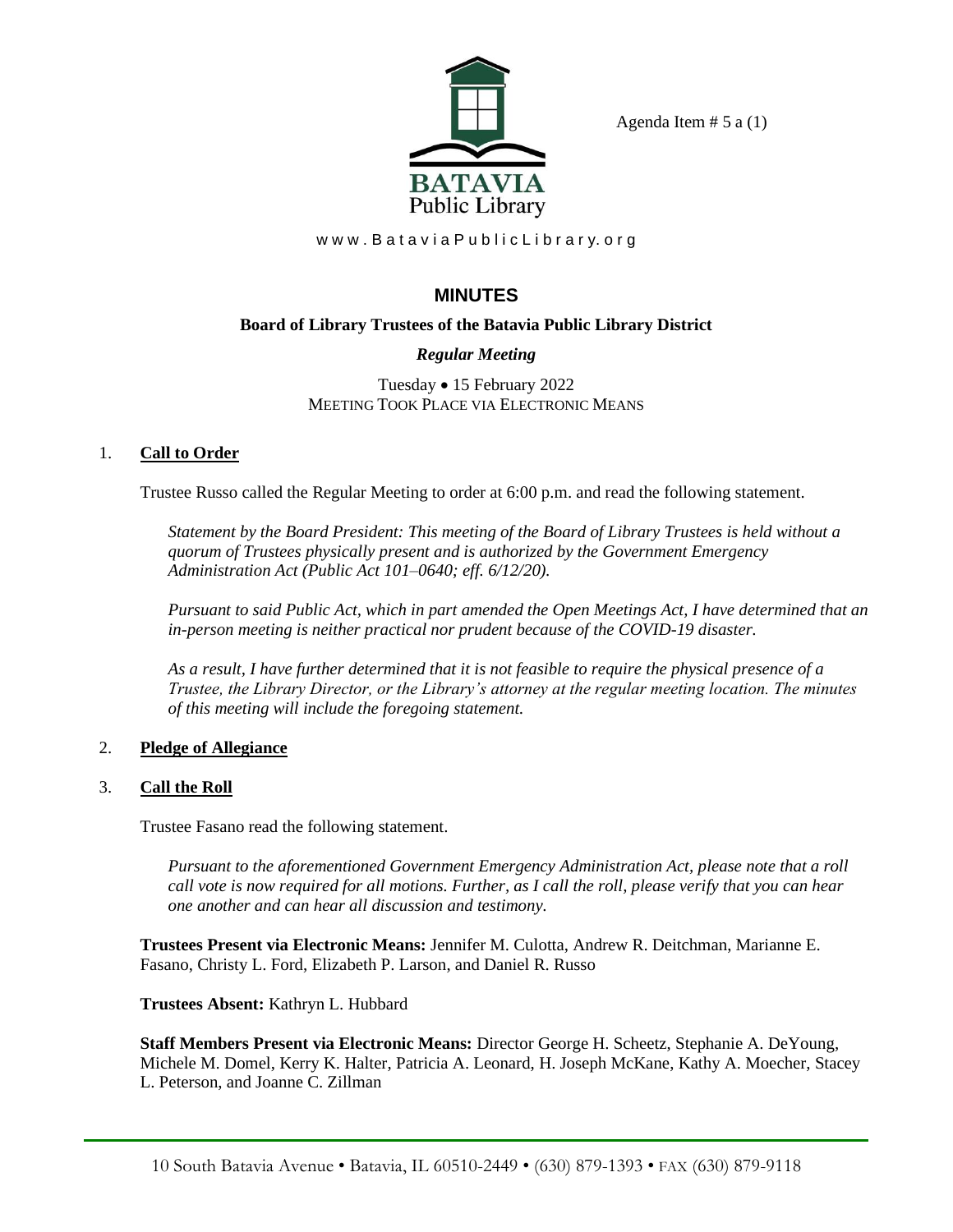**Visitors Present via Electronic Means:** Donald J. McKay, Principal, and Amy Schmieding, Associate, Sheehan Nagle Hartray Architects Ltd.

#### 4. **Comments from the Audience**

There were no comments from the audience.

#### 5. **Approve the Consent Agenda**

Trustee Russo read the consent agenda.

Trustee Russo asked whether there were any changes to the consent agenda.

Motion by Trustee Russo to approve the consent agenda, to include the following items:—

#### a. **Minutes**

(1) Regular Meeting, Tuesday, 18 January 2022

#### b. **Expenditures**

(1) Expenditures ("Cash Disbursement Detail Report"): January 2022, including General Fund Checks (3408–3489) in the amount of \$106,462.86, Online Debit Charges in the amount of \$43,731.99, and Payroll Checks & Taxes in the amount of \$156,244.16, for a grand total of \$306,439.01 in expenditures.

#### c. **Other Action Items**

- (1) A Resolution Amending the Library's 457 Prototype Plan to Include Roth Accounts and Accept Roth Contributions (Old Second Wealth Management | Old Second National Bank): RESOLUTION 2022–001 (Standing Committee on Policy / Committee of the Whole)
- (2) A Resolution Adopting the "Code of Ethics of the American Library Association": RESOLUTION 2022–002 (Standing Committee on Policy / Committee of the Whole)
- (3) A Resolution Adopting the "Public Library Trustee Ethics Statement": RESOLUTION 2022–003 (Standing Committee on Policy / Committee of the Whole)
- (4) Voluntary Employee Benefits (Global Life Liberty National Division | Globe Life Inc.) (Standing Committee on Policy / Committee of the Whole)

Seconded by Trustee Fasano. Roll Call: Trustee Culotta, aye; Trustee Deitchman, aye; Trustee Fasano, aye; Trustee Ford, aye; Trustee Larson, aye; Trustee Russo, aye. The motion carried, 6–0, with one member absent.

Trustee Russo called the Trustees' attention to the "Code of Ethics of the American Library Association," which was approved as part of the Consent Agenda. He read the "Code of Ethics" into the record.

#### *Code of Ethics of the American Library Association*

*As members of the American Library Association, we recognize the importance of codifying and making known to the profession and to the general public the ethical principles that guide the*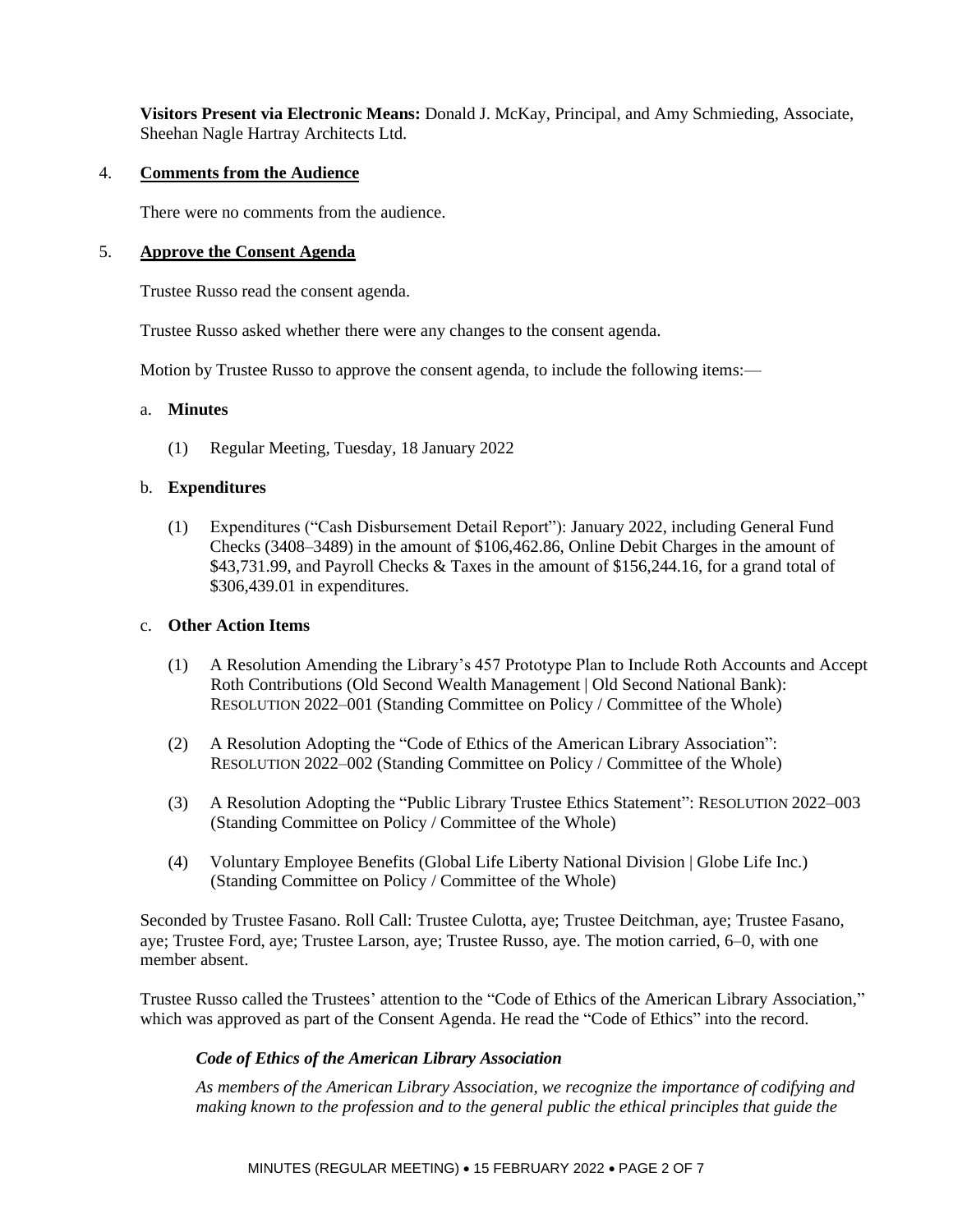*work of librarians, other professionals providing information services, library trustees[,] and library [employees].*

*Ethical dilemmas occur when values are in conflict. The American Library Association Code of Ethics states the values to which we are committed, and embodies the ethical responsibilities of the profession in this changing information environment.*

*We significantly influence or control the selection, organization, preservation, and dissemination of information. In a political system grounded in an informed citizenry, we are members of a profession explicitly committed to intellectual freedom and the freedom of access to information. We have a special obligation to ensure the free flow of information and ideas to present and future generations.*

*The principles of this Code are expressed in broad statements to guide ethical decision making. These statements provide a framework; they cannot and do not dictate conduct to cover particular situations.*

- *I. We provide the highest level of service to all library users through appropriate and usefully organized resources; equitable service policies; equitable access; and accurate, unbiased, and courteous responses to all requests.*
- *II. We uphold the principles of intellectual freedom and resist all efforts to censor library resources.*
- *III. We protect each library user's right to privacy and confidentiality with respect to information sought or received and resources consulted, borrowed, acquired[,] or transmitted.*
- *IV. We respect intellectual property rights and advocate balance between the interests of information users and rights holders.*
- *V. We treat co-workers and other colleagues with respect, fairness, and good faith, and advocate conditions of employment that safeguard the rights and welfare of all employees of our institutions.*
- *VI. We do not advance private interests at the expense of library users, colleagues, or our employing institutions.*
- *VII. We distinguish between our personal convictions and professional duties and do not allow our personal beliefs to interfere with fair representation of the aims of our institutions or the provision of access to their information resources.*
- *VIII. We strive for excellence in the profession by maintaining and enhancing our own knowledge and skills, by encouraging the professional development of co-workers, and by fostering the aspirations of potential members of the profession.*
- *IX. We affirm the inherent dignity and rights of every person. We work to recognize and dismantle systemic and individual biases; to confront inequity and oppression; to enhance diversity and inclusion; and to advance racial and social justice in our libraries, communities, profession, and associations through awareness, advocacy, education, collaboration, services, and allocation of resources and spaces.*

#### 6. **Approve the Agenda**

Trustee Russo asked whether there were any changes to the agenda.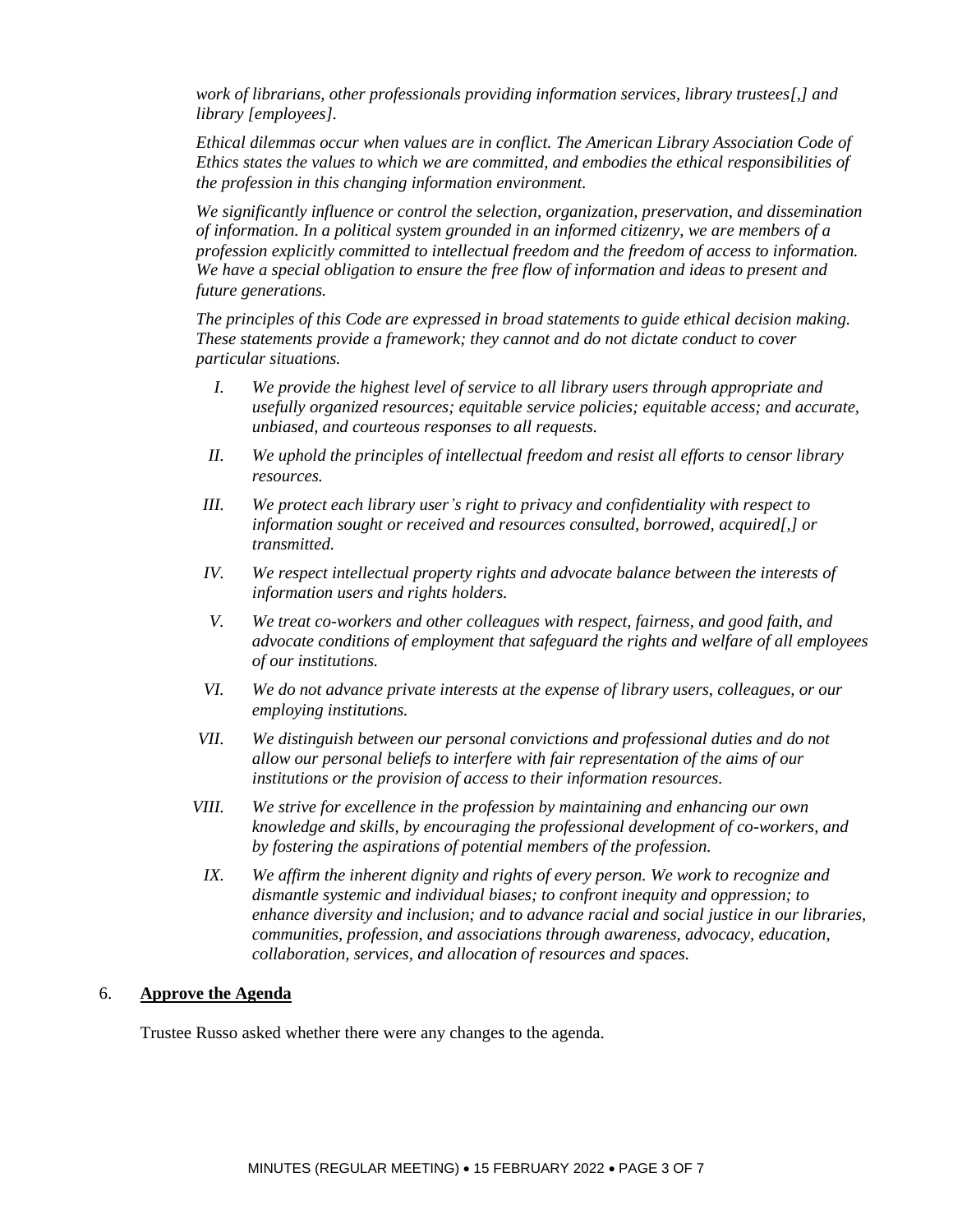Motion by Trustee Russo to approve the agenda, as presented. Seconded by Trustee Larson. Roll Call: Trustee Culotta, aye; Trustee Deitchman, aye; Trustee Fasano, aye; Trustee Ford, aye; Trustee Larson, aye; Trustee Russo, aye. The motion carried, 6–0, with one member absent.

#### 7. **Financial Reports:** January 2022

- 2021–2022 Working Budget
- $2021-2022$  Cash & Investments

H. Joseph McKane, the Library's Finance Specialist, asked whether there were any questions regarding the financial reports, which were included in the Board packet. There were none.

8. **Progress Report:** Architectural Services: Master Plan and Concept Design, presented by Donald J. McKay, Principal, and Amy Schmieding, Associate, Sheehan Nagle Hartray Architects Ltd.

Director Scheetz introduced Donald J. McKay, Principal, and Amy Schmieding, Associate, Sheehan Nagle Hartray Architects Ltd., who presented a progress report (with slides) on the Master Plan and Concept Design for the Batavia Public Library.

The presentation focused on design options for several key areas of the facility, using the original Master Plan (2009) and preliminary input from the Leadership Team as the basis for the project.

A lively discussion ensued on a variety of topics, including but not limited to…

- Location of suite of offices and workroom for Administration Services (to make room for expanded workrooms for Adult Services and Circulation Services);
- Ease of public access to Administration Services (and the Business Office);
- Location of Teen Area:
- Location of MakerSpace Area(s);
- Location of New Study Rooms;
- Space allocation for Public Use versus Staff Use and the effect on collections and services; and
- Use of Shelled Space.

#### **Next Steps**

- Distribute presentation slides to Trustees and Leadership Team members
- Gather comments from Trustees and Leadership Team members by Monday, 28 February 2022

The Trustees expressed their appreciation to McKay and Schmieding for their insightful presentation.

Trustee Russo observed that the architects have done a wonderful job of making the Board of Library Trustees aware of the complexity of the project.

McKay and Schmieding left the meeting at 7:11 p.m.

#### 9. **President's Report**

The was no special report from the President.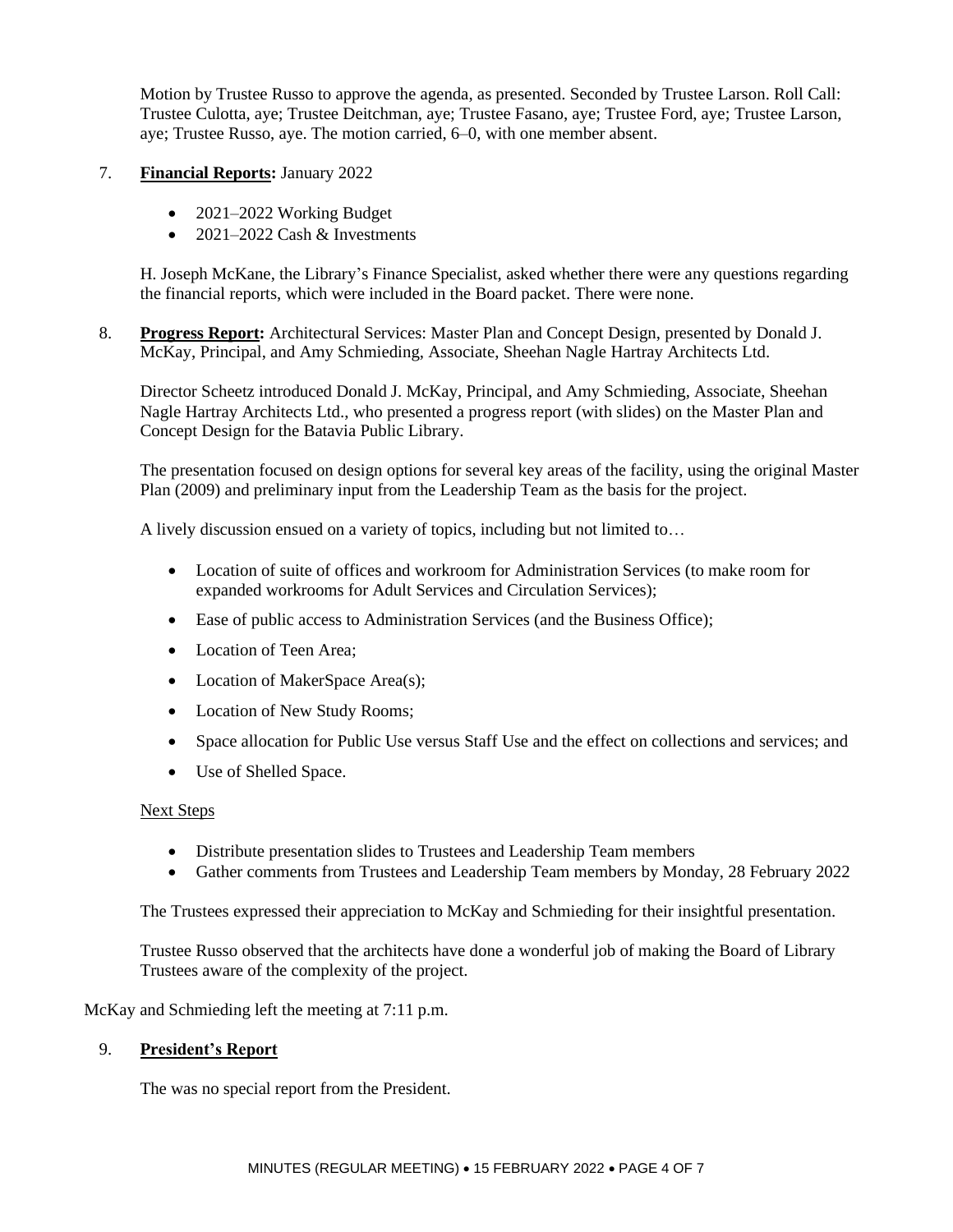### 10. **Good News / Comments from the Board**

There were no additional comments from the Board.

#### 11. **Correspondence and Communications**

There were no additional items of correspondence and communications.

#### 12. **Director's and Librarians' Reports:** January 2022

Director Scheetz noted that written reports were included in the Board packet. At the Board's request, there were no oral reports at the meeting.

#### 13. **Flyleaf Bakery Café** (Standing Committee on Policy / Committee of the Whole)

Trustee Russo stated that the purpose of this agenda item was to make permanent a temporary waiver of monthly rent for Flyleaf Bakery Café for January–February 2022.

Director Scheetz reported that, on 16 December 2021, the operators of Flyleaf Bakery Café stated (in correspondence) that their revenues were lower than projected and attributed the primary cause of this situation to a lower-than-anticipated number of programs and events sponsored by Batavia Public Library, as well as the ongoing closure of the Library's meeting rooms to outside groups, both a direct result of the pandemic.

As a result, the operators of Flyleaf Bakery Café requested that the Library waive its rent (\$500.00 per month) until such time as outside groups are once again allowed to meet at the Library.

Acting as a Committee of the Whole on Thursday, 6 January 2022, the Trustees, by consensus, authorized Director Scheetz to grant a temporary waiver of monthly rent to Flyleaf Bakery Café for January– February 2022, contingent on further negotiations.

Director Scheetz reported that, on Tuesday, 8 February 2022, he and Trustee Russo met with the operators of Flyleaf Bakery Café, who stated that business had improved substantially since December 2021, which they attributed in part to a post-holiday return to normalcy and in large measure to the Library's promotional efforts on behalf of the café. In summary:—

- The operators requested that the Board of Library Trustees make permanent the temporary waiver of rent for January–February 2022.
- The operators stated that were not seeking further concessions vis-à-vis monthly rent and would begin paying rent in March 2022.
- The operators stated that they planned to expand the café's hours, effective March 1, to 9:00 a.m. to 5:00 p.m., Monday to Saturday, an increase of 12 hours per week.

As a gesture of good faith, Trustee Russo and Director Scheetz recommend that the Board of Library Trustees grant a one-time, non-precedential waiver of rent (\$500.00 per month) to Flyleaf Bakery Café LLC for January–February 2022.

Motion by Trustee Culotta to waive the monthly rent for Flyleaf Bakery Café LLC for January–February 2022. Seconded by Trustee Larson. Roll Call: Trustee Culotta, aye; Trustee Deitchman, aye; Trustee Fasano, aye; Trustee Ford, aye; Trustee Larson, aye; Trustee Russo, aye. The motion carried, 6–0, with one member absent.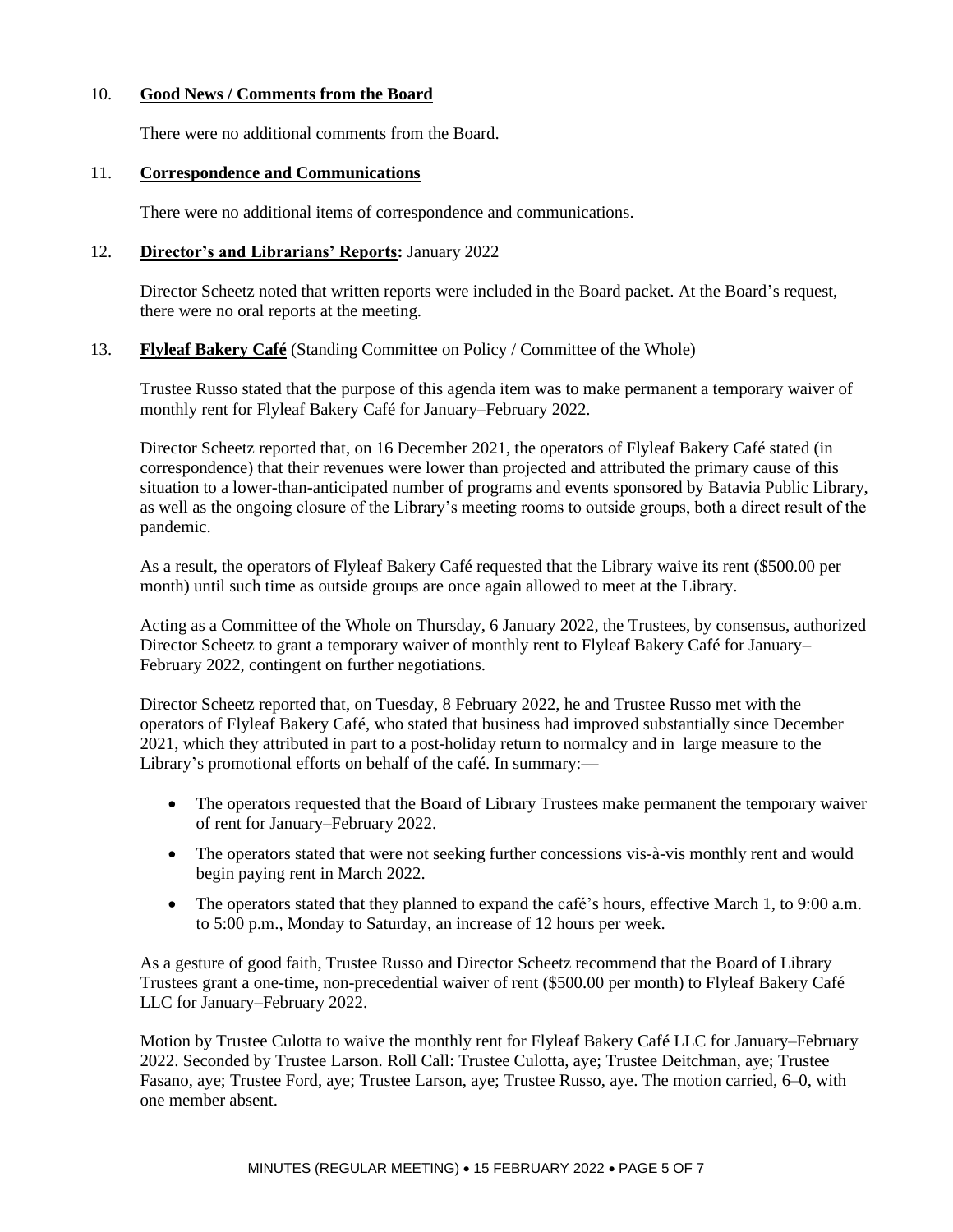#### 14. **Future Agenda Items**

Director Scheetz noted that an updated list of future agenda items was include in the Board packet.

#### 15. *Next Meetings or Events*

- *a. Washington's Birthday (Observed) (3rd Monday in February) — official name (5 U.S. Code 6103); also known unofficially as Presidents Day — Monday, 21 February 2022, Library Open [F]*
- *b. Casimir Pulaski's Birthday (Observed) (1st Monday in March), Monday, 7 March 2022, Library Open [I]*
- *c. Read Across America Day, Wednesday, 2 March 2022 — annual event on or near March 2, the birthday of Dr. Seuss*
- *d. Board of Library Trustees (Committee of the Whole Meeting), Thursday, 3 March 2022, 6:00 p.m., Meeting Will Take Place via Electronic Means*
- *e. Daylight Saving Time Begins at 2:00 a.m. (2nd Sunday in March), Sunday, 13 March 2022*
- *f. Board of Library Trustees (Regular Meeting), Tuesday, 15 March 2022, 6:00 p.m., Meeting Will Take Place via Electronic Means*
- *g. Freedom of Information Day, Wednesday, 16 March 2022 — annual event on or near March 16, the birthday of James Madison (1751–1836), who is widely regarded as the Father of the Constitution and the foremost advocate for openness in government*
- *h. National Library Week (65th Annual Observance, 1958–2022, yet only the 64th anniversary), Sunday–Saturday, 3–9 April 2022 — to celebrate libraries and librarians and the pleasures and importance of reading, and invite library use and support — 2022 Theme: "Connect with Your Library"*
- *i. 140th Anniversary of the Board of Library Trustees of the Batavia Public Library (4 April 1882– 2022), Monday, 4 April 2022*
- *j. 141st Anniversary of the Batavia Public Library (5 April 1881–2022), Tuesday, 5 April 2022*
- *k. Board of Library Trustees (Committee of the Whole Meeting), Thursday, 7 April 2022, 6:00 p.m., Meeting Will Take Place via Electronic Means*
- *l. National Drop Everything and Read (D.E.A.R.) Day, Tuesday, 12 April 2022 — annual celebration on April 12, the birthday of Beverly Cleary (1916–2021) — who wrote about D.E.A.R. in Ramona Quimby, Age 8 — to remind and encourage families to make reading together on a daily basis a family priority [Note: The sponsors now promote D.E.A.R. as a month-long event in April.]*
- *m. Good Friday, Friday, 15 April 2022, Library Open [I]*
- *n. Easter, Sunday, 17 April 2022, Library Closed*
- *o. Board of Library Trustees (Regular Meeting), Tuesday, 19 April 2022, 6:00 p.m., Meeting Will Take Place via Electronic Means*